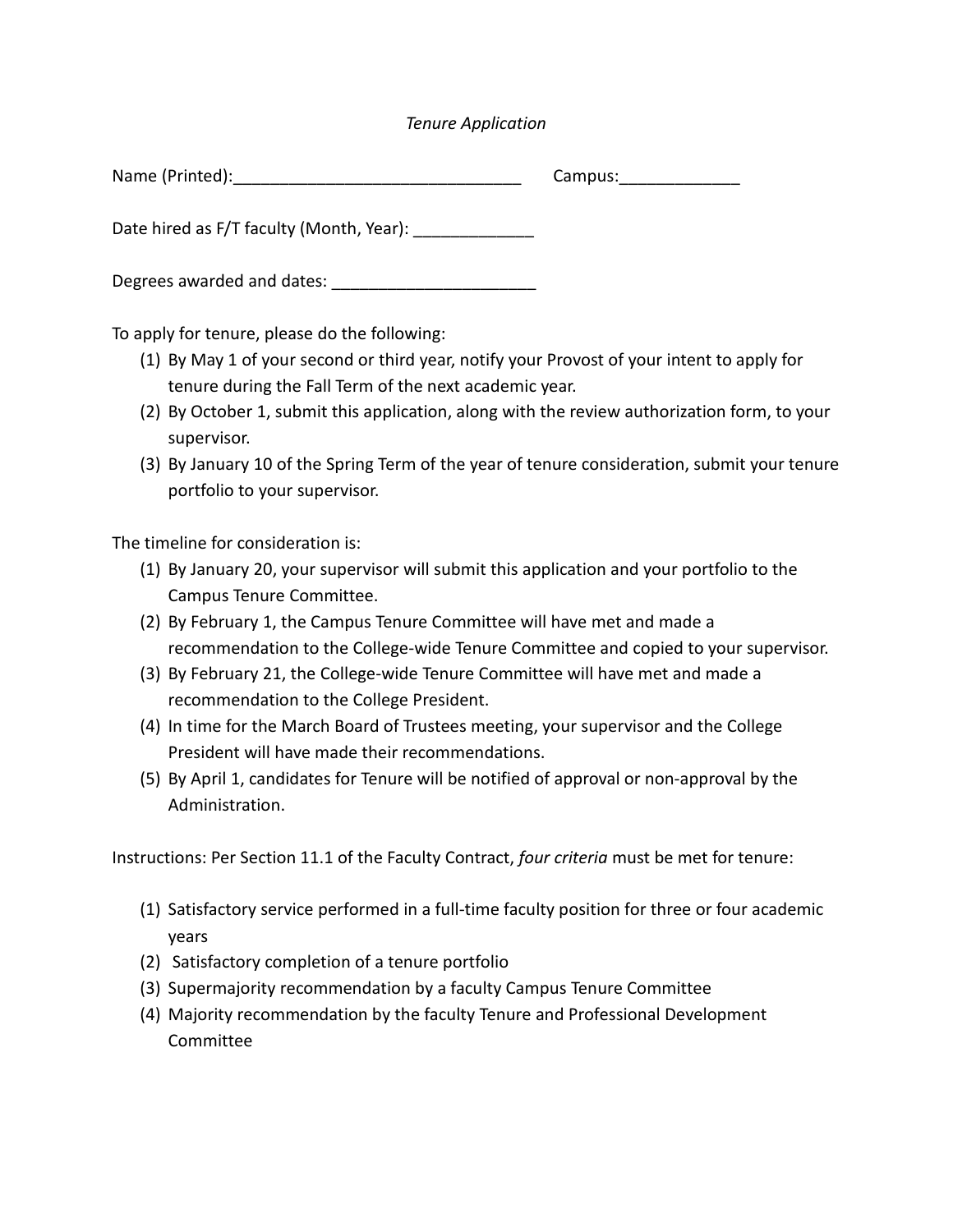For criteria #1 and #2, include the following in your portfolio:

- Copies of three signed and dated Instructional Faculty Evaluation Performance Review Form
- Copies of student opinion surveys for each section taught in the first five semesters as part of your full-time load
- Evidence of significant and ongoing contribution and/or participation in professional development activities. Evidence may include but is not limited to: (a) certificates of completion, (b) unofficial transcripts with explanation of what courses you took, (c) agendas from conferences you attended, or (d) a copy of your BCC training record limited to your time as a full-time faculty member.
- Evidence of contributions to your academic unit (program, department, or campus). Evidence may include but is not limited to: (a) listings of college-wide, discipline specific, or campus-based committee participation along with meeting minutes, (b) letters/certificates of recognition, presentation abstracts from conference programs, (c) full MLA or APA references of professional publications, (d) listing of professional memberships and activities, or (e) abstracts of grants submitted or awarded.
- Evidence of participation in the New Faculty Mentoring Program. Evidence must include an attendance record of the New Faculty Orientation and the first year monthly meetings. Attendance must exceed 60% of scheduled meetings.

## I. HUMAN RESOURCES VERIFICATION:

I certify that the exact hire date for this faculty member was:

Human Resource Officer Signature: \_\_\_\_\_\_\_\_\_\_\_\_\_\_\_\_\_\_\_\_\_\_\_\_\_\_\_\_\_\_\_\_\_\_\_Date: \_\_\_\_\_\_

II. PROVOST STATEMENT:

I recommend this applicant based on the continuation of the position.

I do not recommend this applicant based on the discontinuation of the position.

Provost Signature: etc. and the set of the set of the set of the set of the set of the set of the set of the s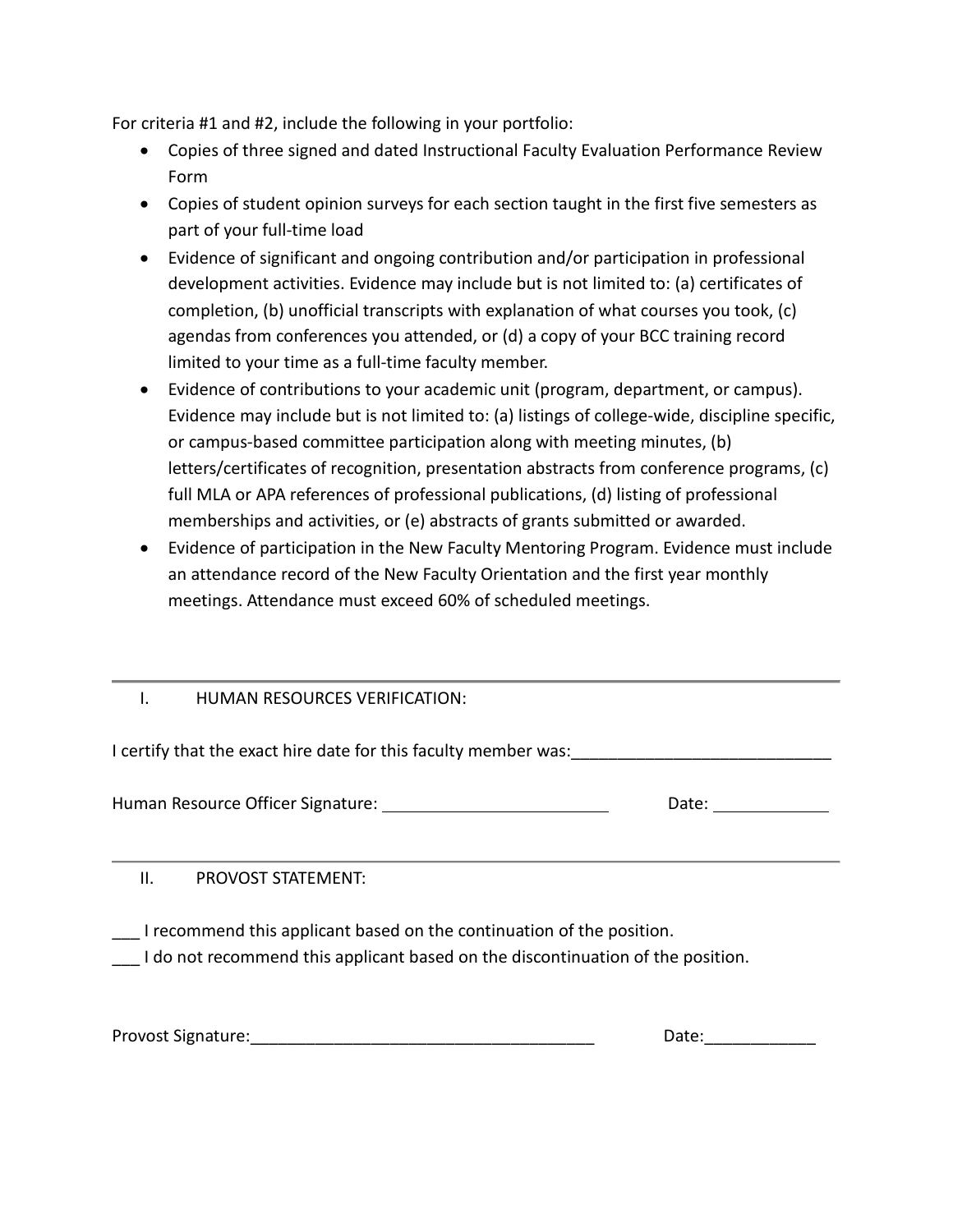## III. CAMPUS-BASED TENURE COMMITTEE RECOMMENDATION

Members of the committee:

Committee Chairperson:

\_\_\_ We recommend this applicant for tenure.

|  | We do not recommend this applicant for tenure. |  |  |
|--|------------------------------------------------|--|--|
|  |                                                |  |  |

Justification for non-approval is:

| Committee Chairperson Signature: | Date: |
|----------------------------------|-------|
|----------------------------------|-------|